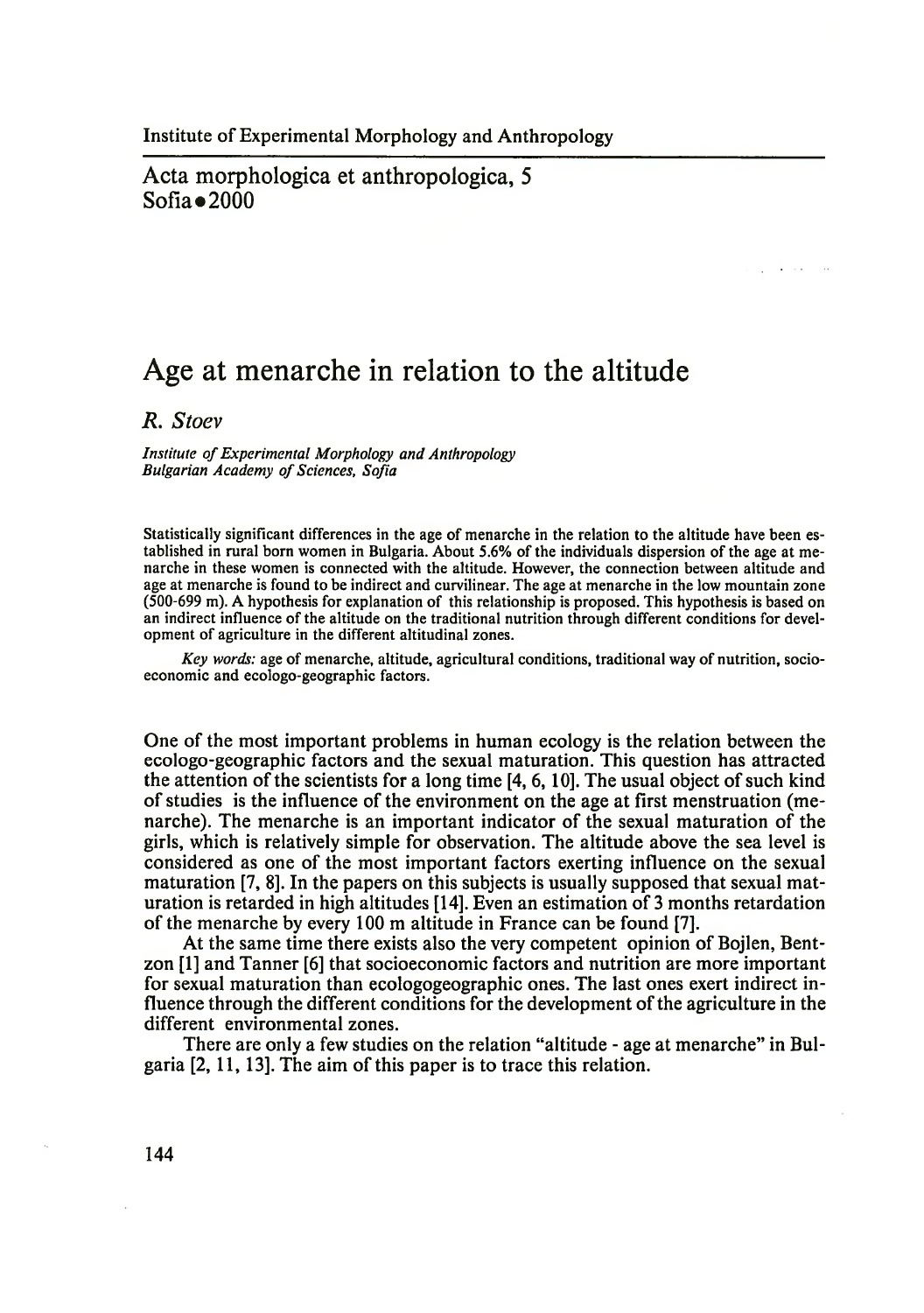## Material and methods

Retrospective data of age at menarche in 456 mothers of students in Sofia (born 1928-1957) and 220 mothers of students in Smolyan (born 1927-1957) were collected during investigations on the sexual maturation in 1984-1987. Data about the socio-demographic characterization of their families have been collected too. In already published by us study tracing connections of altitude and age at menarche in 895 university students from all Bulgaria (representing in 93.6% the urban population) no altitude depending differences in age at menarche have been established. Thus we decided to look about such connection in the rural population. The primary analysis of the data of the mothers inquiries shows, that as urban population has to be considered the women born in settlements with more than 5 000 inhabitants in Sofia study and with more than 10 000 inhabitants in Smolyan study). A mean age at menarche of about 13.2 years is typical for them. The women studied in Sofia born in smaller localities differ by significantly higher mean age at menarche -13.7 years. The same in a higher degree is typical in the women studied in Smolyan and born in localities with less than 10 000 inhabitants - mean age at menarche - 14.2 years. These women have been considered for conventional rural population and their data are analysed in the present study in connection with the altitude of their birthplaces.

|                | Place of investigation |                       |                     |                       |  |  |  |  |  |
|----------------|------------------------|-----------------------|---------------------|-----------------------|--|--|--|--|--|
| Altitude.<br>m | Sofia                  |                       | Smolyan             |                       |  |  |  |  |  |
|                | birth<br>localities    | investigated<br>women | birth<br>localities | investigated<br>women |  |  |  |  |  |
| $0 - 49$       |                        |                       |                     |                       |  |  |  |  |  |
| $50 - 99$      |                        |                       |                     |                       |  |  |  |  |  |
| $100 - 199$    | 10                     |                       |                     |                       |  |  |  |  |  |
| $200 - 299$    | 16                     | 16                    |                     |                       |  |  |  |  |  |
| $300 - 499$    | 14                     | Ι4                    |                     | 13                    |  |  |  |  |  |
| $500 - 699$    | 28                     | 32                    |                     | 9                     |  |  |  |  |  |
| 700 - 999      | 18                     | 21                    | 27                  | 86                    |  |  |  |  |  |
| 1000<          |                        |                       | 30                  | 71                    |  |  |  |  |  |
| Total          | 98                     | 105                   | 92                  | 197                   |  |  |  |  |  |

Table 1. Investigated rural born women living in Sofia and Smolyan by birth localities and altitude above sea level

T able 2. Age at menarche and altitudde in rural born women living in Sofia

|                                |        | Altitude, m |                       |    |    |                       |    |                       |                       |                                                   |
|--------------------------------|--------|-------------|-----------------------|----|----|-----------------------|----|-----------------------|-----------------------|---------------------------------------------------|
| Parameter                      |        |             | $0 - 49$ 50 $-99$     |    |    |                       |    |                       |                       | 100-199 200-299 300-499 500-699 700-999 1000-1499 |
| Number                         | n      | 2           | 8<br>$\overline{20}$  | 10 | 16 | 30                    | 14 | 32                    | 21<br>23              |                                                   |
| Age at<br>menarche, m<br>years | M<br>s |             | 13.18<br>0.18<br>0.82 |    |    | 13.57<br>0.27<br>1.50 |    | 14.29<br>0.22<br>1.27 | 13.64<br>0.38<br>1.82 |                                                   |
| $M - Mmin$<br>$p \leq$         |        |             | $\bf{0}$              |    |    | 0.39<br>0.25          |    | 1.11<br>0.001         | 0.46<br>0.50          |                                                   |
| $M - Mmax$<br>$p \leq$         |        |             | $-1.11$<br>0.001      |    |    | $-0.72$<br>0.05       |    | 0                     | $-0.65$<br>0.20       |                                                   |

10 Acta morphologica et anthropologica, 5 145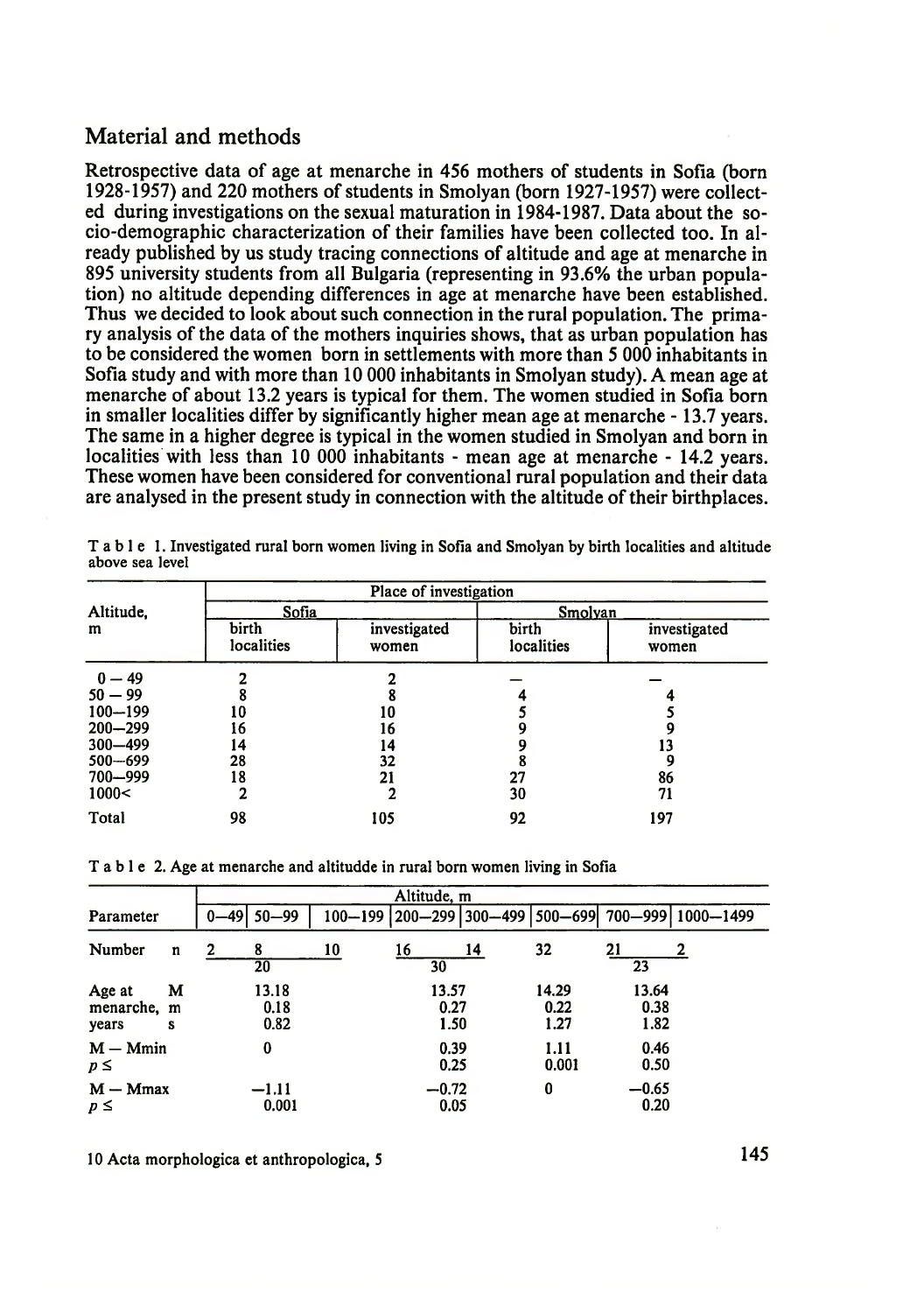This group includes 105 women from 98 localities studied in Sofia and 197 women born in 92 settlements and studied in Smolyan (Table 1, Fig. 1 and 2).

Variation statistics and dispersion analysis has been used for analysing the data [9].

#### Results and Discussion

Despite the different mean age at menarche in the two samples, originating from different parts of the country, the relation between sexual maturation and altitude is the same (Tables 2 and 3, Fig. 3). The mean age at menarche is lowest in lowlands (about 13.2 years in the both investigations) and rises in hilly zones. It is highest in low mountain zones at 500-699 m above sea level (14.3 in the Sofia study and 15.2 years in the Smolyan one) and then decreases again to 13.6-14.1 years in the subsample from the highest altitude. The similarity makes possible to unite the data of both the investigations (Table 4, Fig. 4). The dispersion analysis shows that 5.6% of the total dispersion of age at menarche in the united sample can be explained by the altitude  $(p < 0.01)$ . It shows that the established relationship "altitude-age at menarche" is statistically significant.

Curvilinear dependency, like the correlation found in this study, has not been described in the papers on the relations of the sexual maturation and altitude. The fact that it has been found in women originating from two different parts of Bulgaria with different mean age at menarche makes us to try to find the causes of this phenomenon.

|                        |        | Altidude, m      |                 |                 |                              |               |                 |                   |  |
|------------------------|--------|------------------|-----------------|-----------------|------------------------------|---------------|-----------------|-------------------|--|
| Parameter              |        |                  |                 |                 | 50-99100-199 200-299 300-499 | $ 500 - 699 $ |                 | 700-999 1000-1499 |  |
| Number                 | n      | 4                | 5               | 9               | 13                           | 9             | 86              | 71                |  |
| Age at                 | M      | 13.25            | 13.80           | 14.22           | 14.54                        | 15.17         | 14.51           | 14.12             |  |
| menaiche.<br>years     | m<br>S | 0.25<br>0.50     | 0.66<br>1.48    | 0.43<br>1.30    | 0.35<br>1.27                 | 0.24<br>0.71  | 0.14<br>1.32    | 0.16<br>1.37      |  |
| $M - Mmin$<br>$p \leq$ |        | 0                | 0.55            | 0.97<br>0.10    | 1.29<br>0.02                 | 1.92<br>0.001 | 1.26<br>0.001   | 0.87<br>0.01      |  |
| $M - Mmax$<br>$p \leq$ |        | $-1.92$<br>0.001 | $-1.37$<br>0.10 | $-0.35$<br>0.10 | $-0.63$<br>0.25              | $\bf{0}$      | $-0.66$<br>0.02 | $-1.05$<br>0.001  |  |

T a b l e 3. Age at menarche and altitude in rural born women living in Smolyan

T a b l e 4. Age at menarche and altitude in all rural born women

|                                | Altitude, m |                       |                       |                             |                       |                       |                       |  |
|--------------------------------|-------------|-----------------------|-----------------------|-----------------------------|-----------------------|-----------------------|-----------------------|--|
| Parameter                      | $0 - 199$   | $200 - 299$           |                       | 300–499   500–699   700–999 |                       | 1000-1499             |                       |  |
| Number                         | n           | 29                    | 25                    | 27                          | 41                    | 107                   | 73                    |  |
| Age at<br>menarche, m<br>years | м<br>S      | 13.29<br>0.17<br>0.92 | 13.80<br>0.27<br>1.35 | 14.04<br>0.30<br>1.56       | 14.49<br>0.19<br>1.22 | 14.33<br>0.14<br>1.48 | 14.12<br>0.16<br>1.35 |  |
| $M - Mmin$<br>$p \leq$         |             | $\bf{0}$              | 0.51<br>0.20          | 0.75<br>0.05                | 1.20<br>0.001         | 1.04<br>0.001         | 0.83<br>0.001         |  |
| $M - Mmax$<br>$p \leq$         |             | $-1.20$<br>0.001      | $-0.69$<br>0.05       | $-0.45$<br>0.25             | 0                     | $-0.16$               | $-0.37$<br>0.20       |  |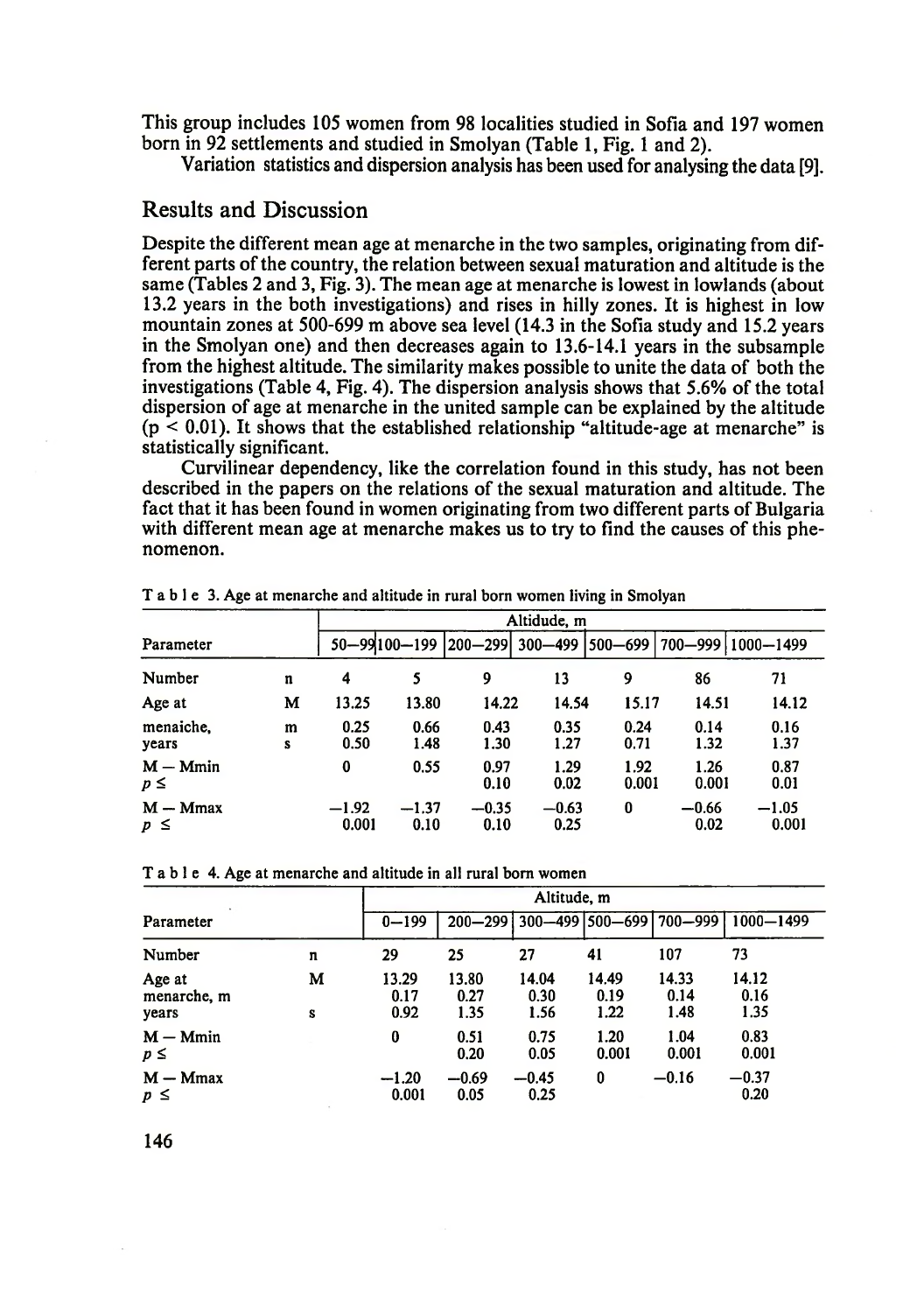

Fig. 1. Birth localities of rural born women living in Sofia



Fig. 2. Birth localities of rural born women living in Smolyan

 $\mathcal{A}^{\mathcal{A}}$  , and  $\mathcal{A}^{\mathcal{A}}$  , and  $\mathcal{A}^{\mathcal{A}}$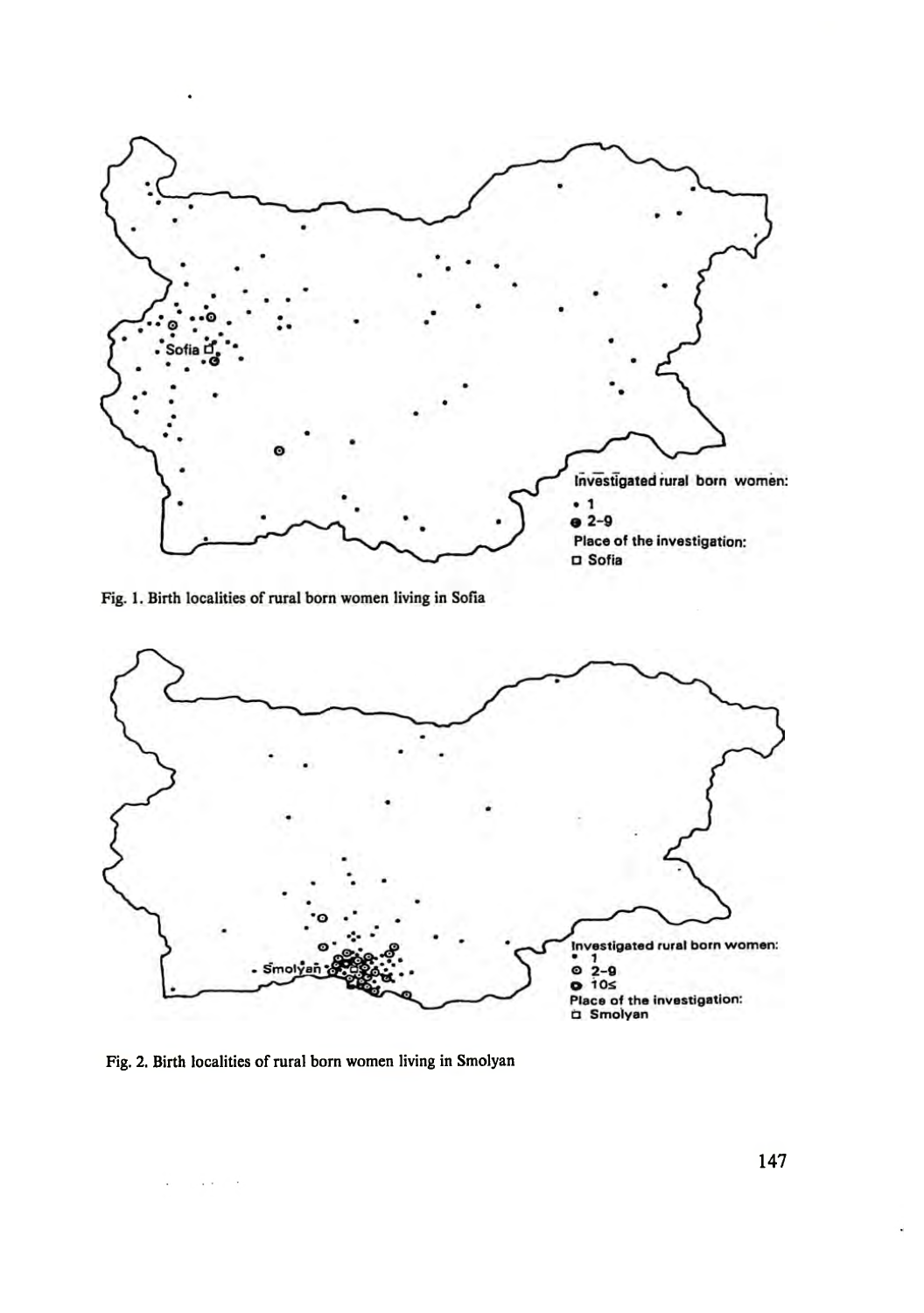

Fig. 3. Mean age at menarche according to the altitude zone in Sofia and Smolyan rural born women





148